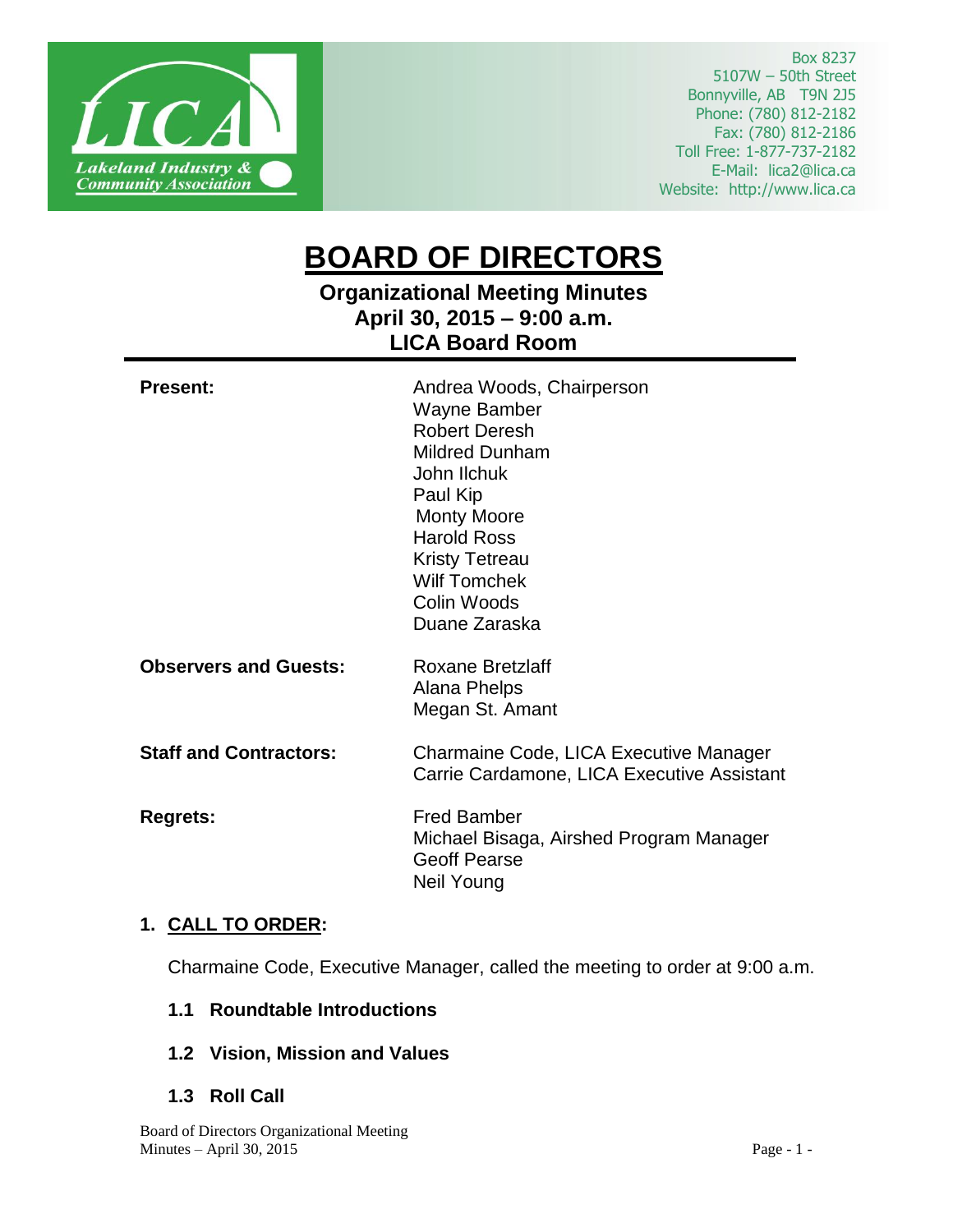# **2. AGENDA:**

**# 1 Moved by Harold Ross AND RESOLVED that the April 30, 2015 Agenda be accepted as presented.**

## **3. Policy Reviews & Elections**

#### **3.1 Role of Board of Directors, Chairman, Vice-Chair and Secretary – Treasurer Policies 5.3 and 5.7**

Board members reviewed Policy 5.3 Responsibilities of the Board of Directors, and Policy 5.7 Board Member Job Description.

#### **3.2 Stipends, Mileage and other Expenses**

Board members reviewed the current Policy 6.8 Board and Committee Expenses and Remuneration. Charmaine informed the Board that there has been no change in the provincial government mileage rate between 2014 and 2015 and, pursuant to Policy 6.8; the LICA rate will remain unchanged for the coming year.

#### **3.3 Consensus Decision Making – Policy 5.5**

Board Members reviewed the current Policy 5.5 Consensus Decision Making.

#### **3.4 Election of Chair, Vice-Chairperson and Treasurer**

It was confirmed that the Board of Directors for 2015/2016 now consists of:

| <b>Community Members:</b>    | John Ilchuk<br><b>Harold Ross</b><br><b>Kristy Tetreau</b><br><b>Wilf Tomchek</b><br>Andrea Woods |
|------------------------------|---------------------------------------------------------------------------------------------------|
| <b>Community Alternates:</b> | Robert Deresh<br>Mildred Dunham                                                                   |
| <b>Industry Members:</b>     | Wayne Bamber - Cenovus<br>Monty Moore - Husky<br>Geoff Pearse - IOR                               |
| Industry Alternates:         | Paul Kip - CNRL<br>Neil Young – Pengrowth                                                         |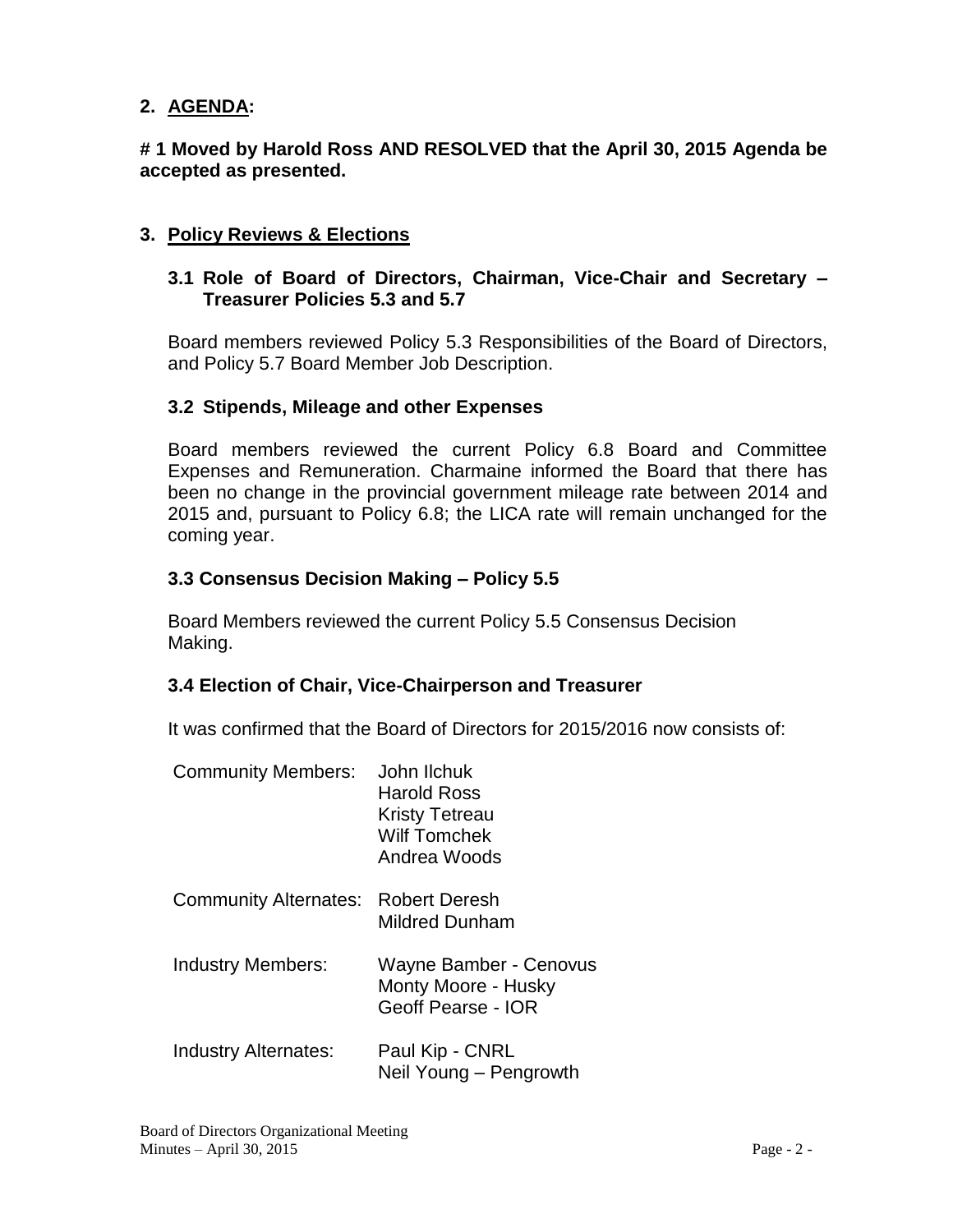| Government: | <b>Fred Bamber</b> |
|-------------|--------------------|
|             | Colin Woods        |

Métis: Duane Zaraska

First Nations: Vacant

Charmaine reviewed the individuals entitled to vote, as well as, the voting procedures to be followed.

#### **Chairperson**

Charmaine Code, Executive Manager, opened the floor for nominations for the position of Board Chairperson for a one (1) year term.

Wilf Tomchek nominated Harold Ross, Seconded by John Ilchuk. NOMINATION DECLINED.

Harold Ross nominated Andrea Woods, Seconded by Kristy Tetreau.

#### **# 2 Moved by Harold Ross, Seconded by John Ilchuk AND RESOLVED that nominations cease.**

**Charmaine declared Andrea Woods to be elected by acclamation as Board Chairperson for a one (1) year term.**

#### **Vice-Chairperson**

Charmaine Code, Executive Manager, opened the floor for nominations for the position of Board Vice-Chairperson for a one (1) year term.

Wilf Tomchek nominated Harold Ross, Seconded by John Ilchuk.

Colin Woods nominated Kristy Tetreau, Seconded by Monty Moore.

#### **# 3 Moved by John Ilchuk, Seconded by Wayne Bamber AND RESOLVED that nominations cease.**

**Following a secret ballot, Charmaine declared Kristy Tetreau to be elected as Board Vice-Chairperson for a one (1) year term.**

#### **Secretary-Treasurer**

Charmaine Code, Executive Manager, opened the floor for nominations for the position of Secretary-Treasurer for a one (1) year term.

Harold Ross nominated Monty Moore, Seconded by Wayne Bamber.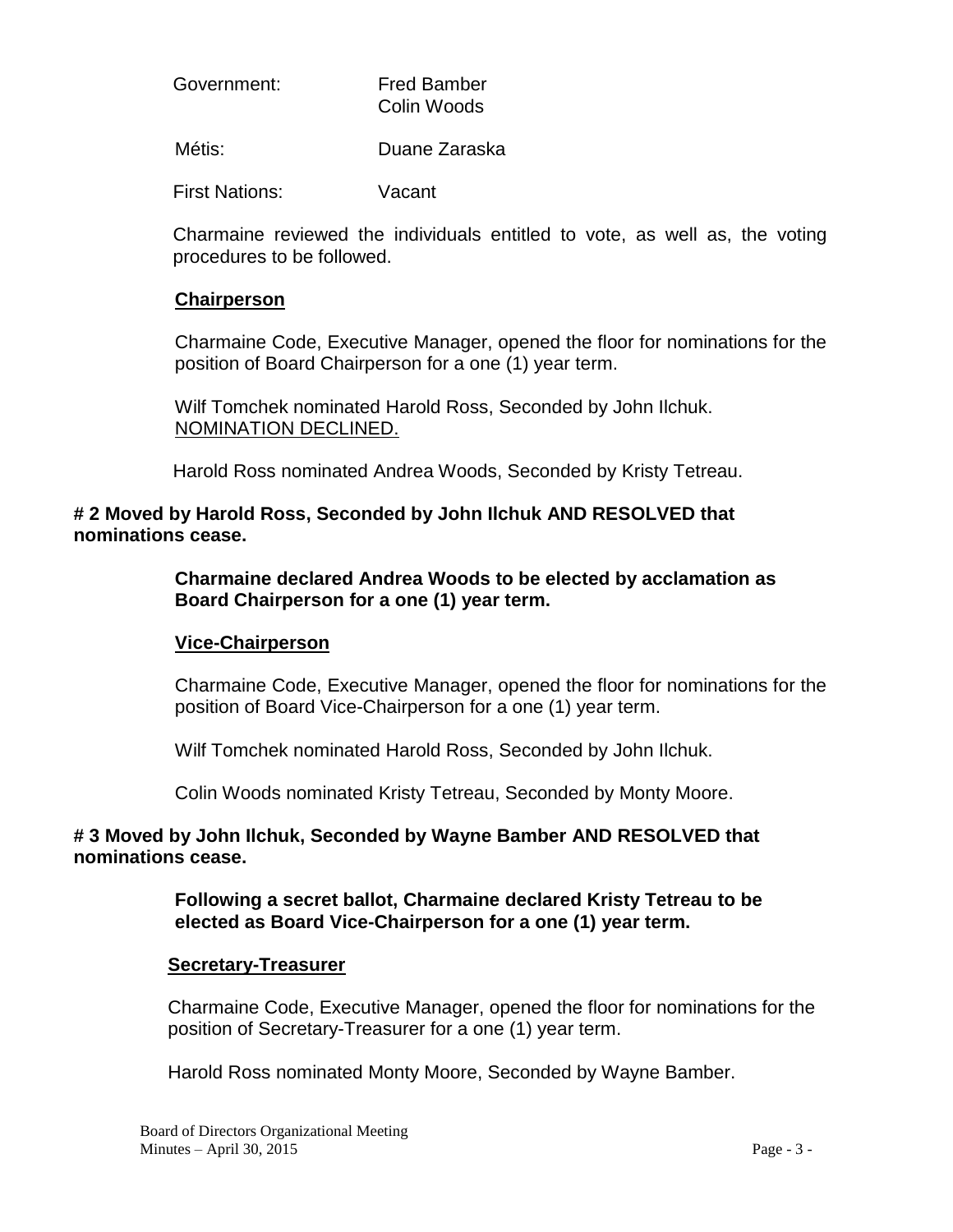**# 4 Moved by Colin Woods, Seconded by Paul Kip AND RESOLVED that nominations cease.**

> **Charmaine declared Monty Moore to be elected by acclamation for the position of Secretary-Treasurer for a one (1) year term.**

# **3.5 Code of Ethics (Conduct)**

All Board members reviewed the Code of Ethics (Conduct) and signed a copy for retention by the Executive Manager.

# **3.6 Oath of Confidentiality – Policy 5.14**

All Board members reviewed the Oath of Confidentiality and signed a copy for retention by the Executive Manager.

# **3.7 New Board or Committee Member Sign-On**

All Board members reviewed the New Board or Committee Member Sign-On and, if required, signed a copy for retention by the Executive Manager.

# **3.8 Canada Pension Plan (CPP) - provisions**

Charmaine reviewed the provisions of the CPP with Board members.

# **4. APPOINTMENTS TO COMMITTEES:**

Board members reviewed the following material prior to appointments:

- Committee Member Lists for 2014/2015 and 2015/2016
- Meeting Attendance of Board and all Committees
- Expressions of Interest TO APRIL 30, 2014.
- Policy  $5.9$  Committees

# **4.1 Education & Information Committee**

Charmaine Code, Executive Manager, opened the floor for nominations for the position of Community Member of the Education & Information Committee for a one (1) year term.

Andrea Woods nominated Harold Ross, Seconded by Wayne Bamber.

Wilf Tomchek nominated Robert Deresh, Seconded by Colin Woods.

John Ilchuk nominated Delano Tolley, Seconded by Wayne Bamber.

Harold Ross nominated Wilf Tomchek, Seconded by Monty Moore.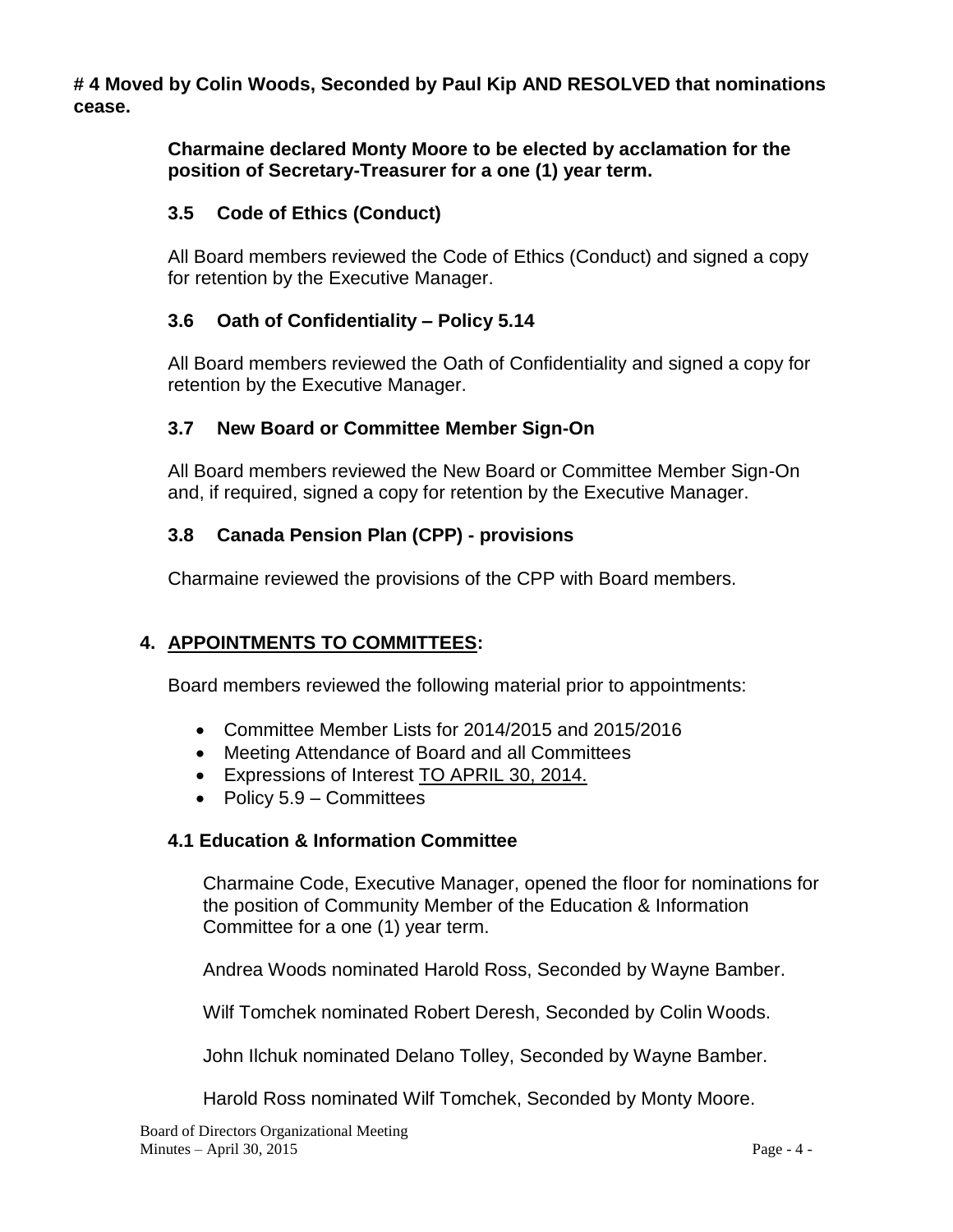Monty Moore nominated Judy Cabay, Seconded by Andrea Woods.

Monty Moore nominated Nancy Tolley, Seconded by Robert Deresh

#### **# 6 Moved by Wayne Bamber, Seconded by John Ilchuk AND RESOLVED that nominations cease.**

Following a secret ballot, Charmaine Code declared the following appointed as *Community Members of the Education & Information Committee* for a one (1) year term:

- 1. Judy Cabay
- 2. Robert Deresh
- 3. Harold Ross
- 4. Nancy Tolley

## **4.2 Governance Committee**

**#7 Moved by Monty Moore AND RESOLVED that the Board accept Expressions of Interest for the Governance Committee resulting in Dixie Dahlstedt, John Ilchuk, Delano Tolley and Wilf Tomchek being appointed to that Committee.** 

#### **4.3 Resolution Committee**

Charmaine Code, Executive Manager, opened the floor for nominations for the position of Community Member of the Resolution Committee for a one (1) year term.

Monty Moore nominated John Ilchuk, Seconded by Wilf Tomchek.

John Ilchuk nominated Dixie Dahlstedt, Seconded by Monty Moore.

Colin Woods nominated Mildred Dunham, Seconded by Andrea Woods.

## **#8 Moved by Robert Deresh, Seconded by Kristy Tetreau AND RESOLVED that nominations cease.**

Charmaine Code declared the following appointed as Community members of the Resolution Committee for a one (1) year term:

- 1. Dixie Dahlstedt
- 2. Mildred Dunham
- 3. John Ilchuk.

# **4.4 Airshed Zone**

Charmaine Code, Executive Manager opened the floor for nominations for the position of Community Member of the Airshed Zone for a one (1) year term.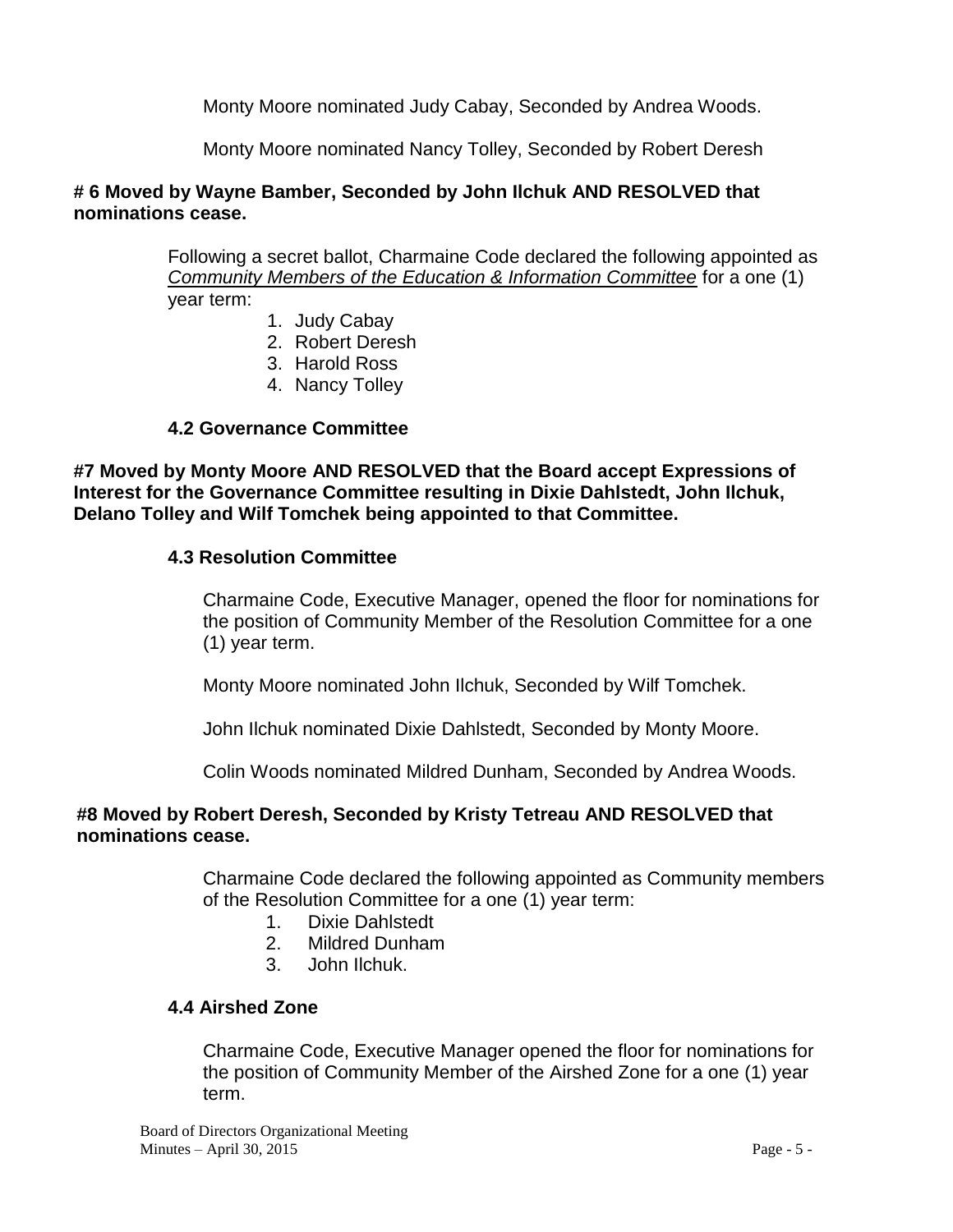John Ilchuk nominated Marie Ilchuk, Seconded by Wayne Bamber.

Wilf Tomchek nominated Harold Ross, Seconded by Wayne Bamber.

Monty Moore nominated Robert Deresh, Seconded by Harold Ross.

Kristy Tetreau nominated Kathryn Wiebe, Seconded by Andrea Woods.

Robert Deresh nominated Wilf Tomchek, Seconded by Harold Ross.

Andrea Woods nominated Delano Tolley, Seconded by Duane Zaraska.

# **#9 Moved by Harold Ross, Seconded by Robert Deresh AND RESOLVED that nominations cease.**

Following a secret ballot, Charmaine Code declared the following appointed as *Community Members of the Airshed Zone* for a one (1) year term:

- 1. Kristy Tetreau, Co-Chair (Year 2 of 2)
- 2. Robert Deresh
- 3. Marie Ilchuk
- 4. Harold Ross
- 5. Kathryn Wiebe

#### **4.5 Beaver River Watershed Alliance (BRWA)**

Charmaine Code, Executive Manager, opened the floor for nominations for the position of LICA Member on the Beaver River Watershed Alliance for a (2) year term.

Robert Deresh nominated Mildred Dunham, Seconded by Harold Ross.

Harold Ross nominated Delano Tolley, Seconded by Paul Kip.

#### **#10 Moved by Harold Ross, Seconded by Robert Deresh AND RESOLVED that nominations cease.**

Following a secret ballot, Charmaine Code declared Delano Tolley as LICA Representative on the Beaver River Watershed Alliance for a two (2) year term, and Mildred Dunham as the LICA Alternate on the BRWA for a two (2) year term.

## **#11 Moved by Monty Moore, Seconded by Harold Ross AND RESOLVED that all ballots utilized in today's election process be destroyed.**